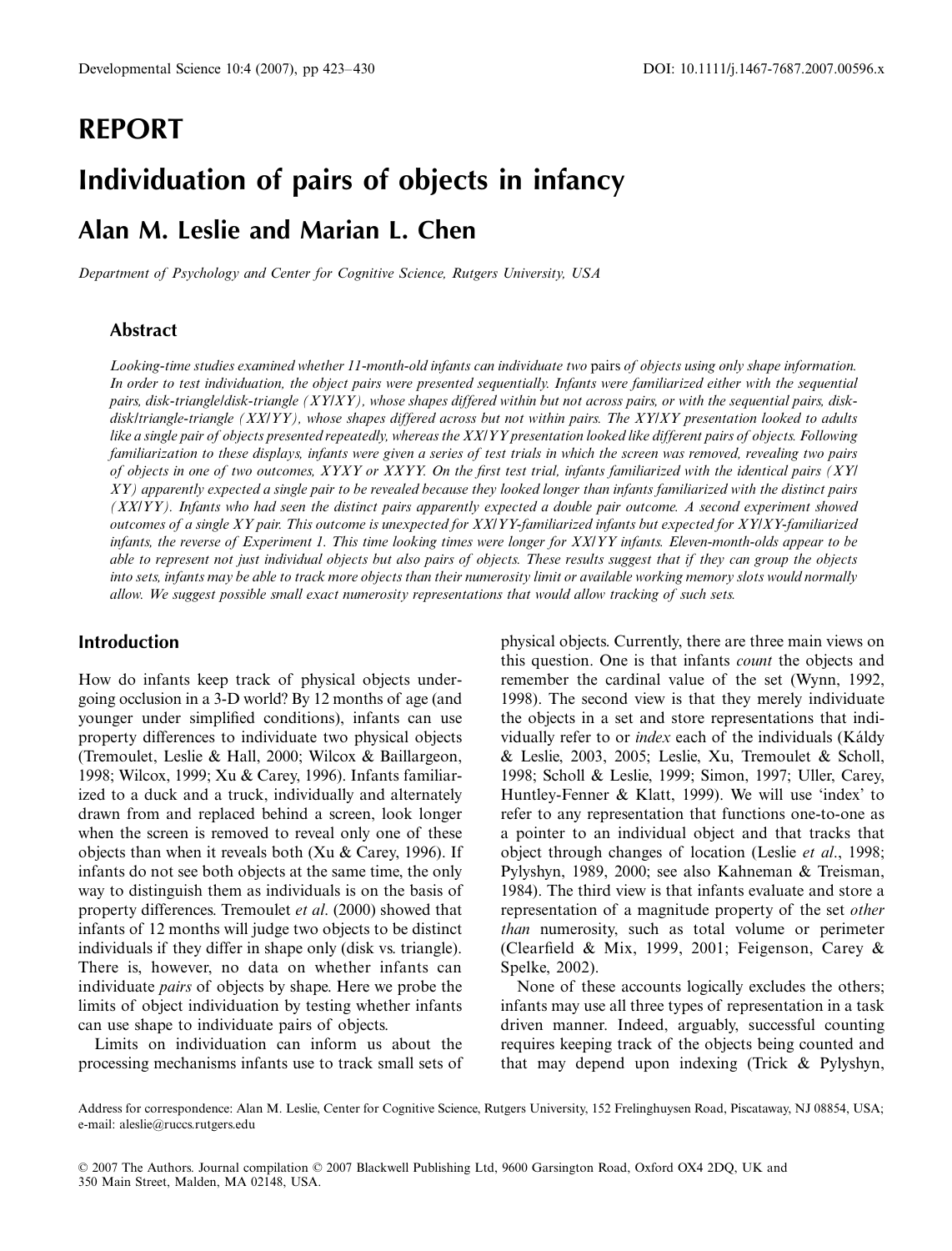1994). Likewise, in totaling magnitudes, such as volume or perimeter, individual objects that contribute to the summing operation have to be picked out from those that don't, and that too may depend upon indexing.

The evidence that infants count sets of occluded objects is currently weak because, in every case, there is an alternative explanation for the infants' performance. For example, in Wynn's (1992) classic studies, infants may have tracked individuals with indexes. Although indexes cannot represent cardinal values, they would allow the infant to represent each of the individuals behind the screen and thus *implicitly* their numerosity. Alternatively, the infant may have incremented a magnitude representation in response to the volume of each individual to yield a representation of the total of the set. Feigenson, Carey and Spelke (2002; Experiments 6 and 7 modeled on Wynn, 1992) found that 6-month-olds responded to a magnitude property such as total volume/ perimeter but not to numerosity. Feigenson, Carey and Hauser (2002) similarly find no evidence at 10 and 12 months old for counting of occluded objects. In this study, infants chose a container that held more crackers than another. Crackers were placed one at a time into each container. In order to calculate which container held more, infants were therefore forced to add up sequential placements. In conditions where the crackers were the same size, Feigenson *et al*. found that infants chose correctly in comparisons involving 1 versus 2 and 2 versus 3 but not in comparisons involving 2 versus 4 and 3 versus 6. This set size limit is not consistent with a Weber fraction, and, given the absence of this signature, the authors concluded that infants were not counting. Instead, they proposed a limit on the number of indexes the infant can maintain, a limit of *three*. 1 Indexing limits have been identified in studies of multiple object tracking (MOT) in adults (Scholl & Pylyshyn, 1999; Trick & Pylyshyn, 1994) and analogous limits have been proposed for infants (Feigenson, in press; Leslie, 1999; Leslie & Káldy, 2001, in press; Leslie *et al*., 1998; Scholl & Leslie, 1999).

The limit on object indexing arises, not from a Weber fraction, but because there is a cost for actively maintaining each index in attention or in working memory (WM). This means that the number of individuals that can be concurrently tracked is limited by available attention/WM resources, apparently  $\sim$  3 in infants,  $\sim$  4 in adults (Cowan, 2000). Here we ask what happens when infants are required to keep track of two sets of objects whose total numerosity exceeds their indexing limit of

three but whose individual set size falls within that limit. If infants fail, it will suggest that the nature of that limit is *global*, applying to the total numerosity of objects that can be tracked. A global limit is predicted by indexing with limit three. If infants succeed, it will suggest that the nature of their limit applies *per set*, rather than to the total across sets, and some other explanation will be required.

#### **Experiment 1**

Simultaneous display of all objects in a set allows the infant to individuate the objects by spatiotemporal information, because objects occupy distinct locations at the same time (Xu & Carey, 1996). Feigenson, Carey and Hauser (2002) found that, though infants of 10 to 12 months succeeded with three objects, they were unable to individuate displays of four objects spatiotemporally. Feigenson and Halberda (2004), using manual search, found that 14.5-month-olds could succeed with four objects presented simultaneously but only if they were grouped spatially into pairs. Perhaps infants of that age require the support of a visual grouping Gestalt in order to individuate four objects. In this experiment, we ask whether infants can individuate two pairs of objects, where each pair is presented *sequentially*. This means that spatiotemporal information is not available for individuating the pairs. Spatiotemporal information is only available for individuating the objects within a pair. Infants are given two sequential pairs to track, for a total of four objects. One group of infants saw sequential pairs that differed in shape, thus making featural information available for individuation. The other group saw sequential pairs with identical shapes and thus had no basis, spatiotemporal or featural, on which to individuate the pairs.

The objects were either disks or triangles. One group of infants was familiarized with the sequential pairs XX followed by YY. These infants have the opportunity to register distinct pairs. If infants can individuate pairs, then this group should expect two pairs to be behind the screen (Expected Pairs condition). A second group of babies was familiarized with the same objects but presented as sequentially identical pairs, XY followed by XY. These infants should register only a single repeating pair and should look longer when the screen reveals two XY pairs (Unexpected Pairs condition). However, if infants are unable to individuate and track two pairs (or four objects), then group looking times will not differ. This design has the advantage that infants with different numerical expectations can be tested on numerically identical outcomes, avoiding different baseline preferences (Wynn, 1992; Xu & Carey, 1996) (see Figure 1).

<sup>&</sup>lt;sup>1</sup> In this context, the terms 'index' and 'object file' are essentially interchangeable (see Leslie *et al*., 1998; Scholl & Leslie, 1999; and Pylyshyn, 2000, for discussion).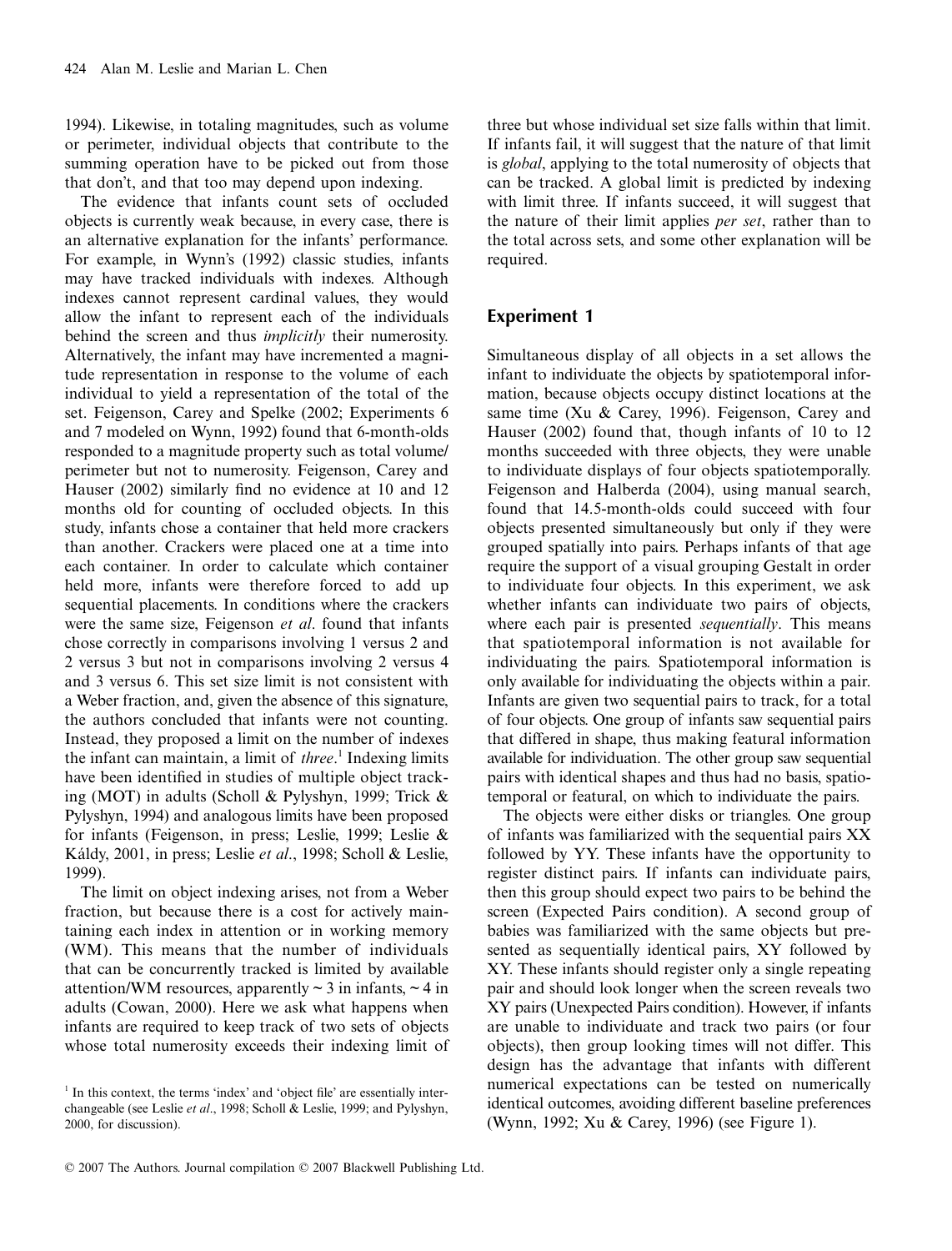

**Figure 1** *Experiment 1. Two groups of infants were familiarized with either an XX/YY display in which sequentially displayed pairs of objects are identical within but differ across pairs or with an XY/XY display in which sequentially displayed pairs differ within but are identical across pairs. XX/YY familiarized infants should expect (and see) two pairs behind screen in the test phase, while XY/XY infants should expect only a single pair. Each group is then tested with one of two outcomes, XXYY or XYXY. If infants can individuate successive pairs of objects differing only in shape, then when the screen is removed Unexpected Pairs infants should look longer at outcomes than Expected Pairs infants.*

#### *Method*

#### Design

In a between-subjects design, we familiarized one group of infants (Expected Pairs condition) to a pair of disks (triangles) (XX) retrieved from, displayed, then returned behind a screen. Next a pair of triangles (disks) (YY) was displayed in the same way. A second group (Unexpected Pairs condition) was familiarized to the same set of objects but displayed as two successively identical disk-triangle pairs (XY and YX). Thus the first group is familiarized with objects that are identical within-pairs but different across-pairs, whereas the second is familiarized with objects that are different within-pairs but identical across-pairs. Following familiarization, both groups were

tested on events that began the same as familiarization but the screen was removed at the end of the trial. For each familiarization group, half the infants saw an XXYY configuration (Outcome 1) and half saw the objects in an XYXY configuration (Outcome 2). This design yields four groups with familiarizations and outcomes crossed (Figure 1).

#### Subjects

Data from 72 healthy full-term infants were analyzed. A further 26 babies were rejected, 10 for fussing, nine through experimenter errors, five for being distracted or inattentive, and two for sleepiness. The remaining infants (38 females) were aged between 47 and 51 weeks (mean age  $48.75$  weeks,  $SD = 1.29$  weeks). Infants were randomly assigned to one of four conditions, with 18 in each group.

#### Materials

The display objects were a pair of identical wooden disks, 10.5 cm in diameter and 0.9 cm thick, and a pair of identical wooden triangles, 11.5 cm high with base 10.5 cm by 0.9 cm thick. All objects were painted bright red with an average luminosity of 4.56<sup>cd-m2</sup>. A white cardboard screen 21 cm  $\times$  48 cm (wide) hid the objects, presented on the blue textured floor of a three-sided white posterboard stage, 55 cm (tall) by 90 cm (wide) by 45 cm (deep).

#### Procedure

Objects were moved by inserting a white-gloved hand through a slit running the length of the back wall of the stage. The slit was concealed by two strips of overlapping elastic cloth.

Familiarization trials began with the removal of the first pair from behind the screen and presenting it on stage. Each object was moved individually and audibly tapped twice on stage before setting it down. Objects were stationary and visible as pairs for 2 seconds during each presentation before being individually replaced behind the screen in order of their appearance. Each of the two sequentially alternating pairs was presented twice in this fashion in each familiarization trial. There were three such familiarization trials. Across familiarization trials, all presentation factors were counterbalanced: an XX/YY trial would be followed by a YY/XX trial and an XY/YX trial by a YX/XY trial, and vice versa. The first-moved object of each pair was counterbalanced across presentations within trials. Experiment-initial presentation order was counterbalanced across subjects.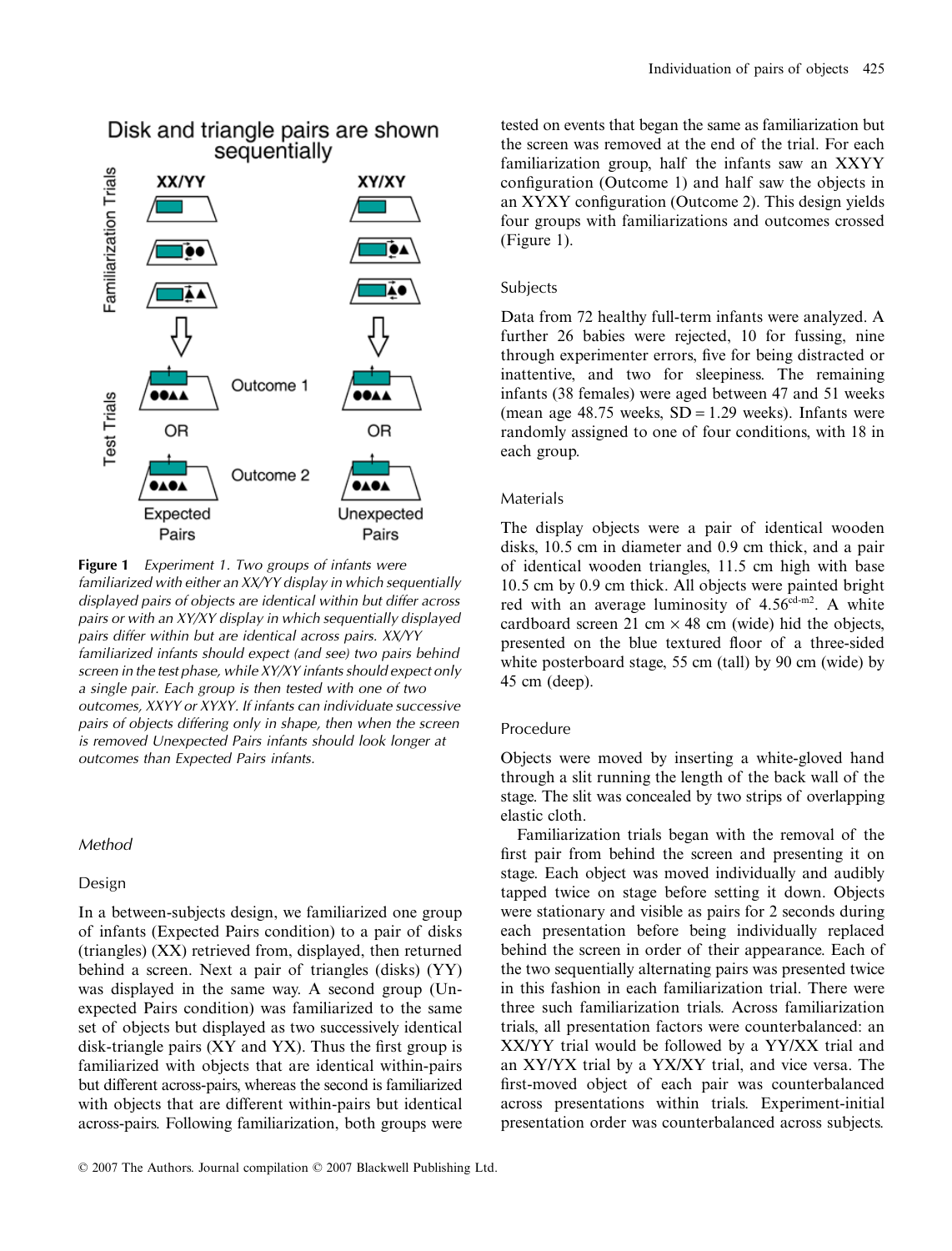To ensure that the mechanics of presentation was the same across conditions, we used two identical disk-triangle pairs and alternated the pairs across presentations within each trial. In the Unexpected Pairs condition, the successive XY pairs appeared to adult observers to be a single pair repeatedly presented. Infants should likewise expect only a single pair to be behind the screen.

Immediately following the familiarization trials, three test trials were given. Test trials began the same way as familiarization trials, but then the screen was removed to reveal the outcomes shown in Figure 1. The alternation scheme of familiarization was continued through the test phase and thus sidedness within pairs and presentation order of pairs were both counterbalanced across subjects too. Specifically, the alternates shown on the first test trial were counterbalanced across infants.

Trials began with the lowering of a felt curtain to reveal the screen centered on the illuminated stage. Subjects sat on parent's/caregiver's lap at a distance of approximately 1.5 m from the middle of the stage. The room was dimly lit and subjects, parents and stage were screened off by drapes. Presentations were paced by a 1 Hz metronome. A concealed video camera fed a head-and-shoulders view of the infant to a trained observer blind to condition. When the screen was removed, the experimenter signaled the observer to begin timing infant looking. The observer held down a button as long as the infant was looking at the stage and a computer recorded looking times. When the infant looked away, the observer released the button. When look-away duration equaled 2 seconds, the computer extinguished the stage lights and recorded the looking time for that trial. The curtain was then raised.

Videotapes of all infants were later rescored by an independent trained blind observer. Inter-observer agreement averaged 92.6%.

#### *Results*

To investigate baseline looking times, we scored from videotapes a randomly chosen 12 s for each of the displays, XX/YY and XY/XY, and timed total amount of looking during each familiarization trial. Mean trial looking times per display were similar  $(XX/YY = 39.3 s,$  $SD = 3.1$ ;  $XY/XY = 38.1$  s,  $SD = 2.6$ ;  $t_{22} = 0.97$ ,  $p = .35$ , two-tailed).

Test trial looking times were right skewed and converted to log form for analysis. Preliminary analysis of log looking times across all three test trials revealed an uninterpretable three-way interaction between Pairs (Expected/Unexpected)  $\times$  Outcomes (XXYY/XYXY)  $\times$ Sex  $(F_{1, 64} = 3.86, p = .054, \eta^2 = .057)$ . Separate analyses by Sex showed that on test trials two and three there were significant Pairs  $\times$  Outcomes interactions for males but not for females (who showed only a significant effect of Pairs). This interaction for males was not present on the first trial  $(F_{1,30} = 2.52, p = .12)$ . Therefore, data from the first test trial only are reported here.

Figure 2 shows raw looking times by condition on the first test trial. Analysis of log looking times in a univariate ANOVA with factors Pairs  $(2) \times$  Outcomes  $(2) \times$  Sex  $(2)$ showed only a significant main effect of Pairs  $(F_{1, 64} = 13.1,$  $p = .001$ ,  $\eta^2 = .17$ ), all other effects  $p > .16$ ,  $\eta^2 < .03$ . Planned comparisons for Pairs showed longer log looking in the Unexpected Pairs groups for both Outcome 1  $(t_{34} = 1.91, p = .033, \text{ one-tailed})$  and Outcome 2  $(t_{34} = 3.13,$  $p = .002$ , one-tailed).

#### *Discussion*

Eleven-month-old infants appeared to individuate two pairs of objects presented sequentially when the pairs differed by shape. However, the configural complexity of



**Figure 2** *Experiment 1. Infants in the Unexpected Pairs groups looked longer than the Expected Pairs groups. Shown are raw first test trial looking times with error bars showing SE of the mean.*

© 2007 The Authors. Journal compilation © 2007 Blackwell Publishing Ltd.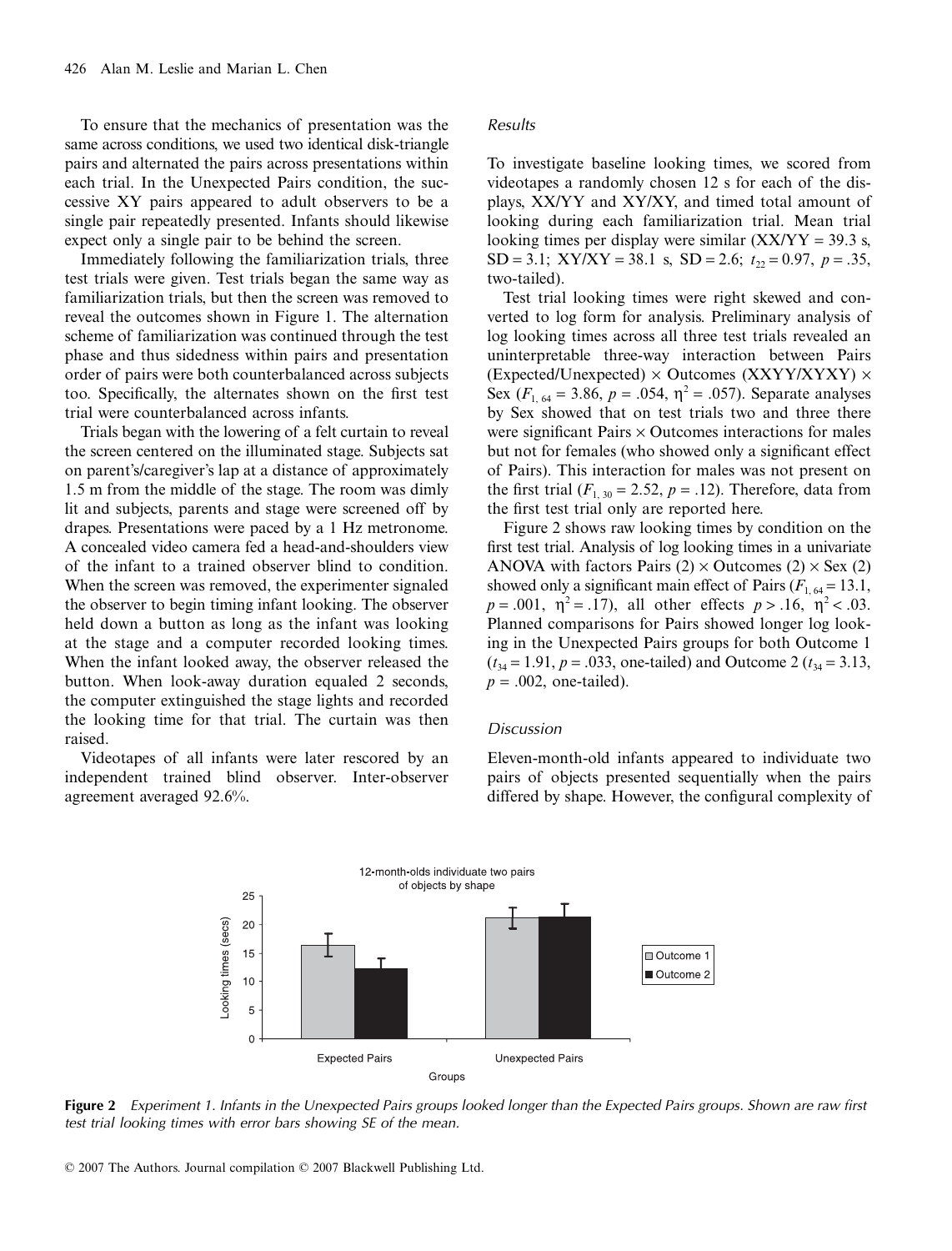an outcome with four objects may be a taxing display for infants. In the next experiment we simplify the task by using a single pair outcome.

# **Experiment 2**

All details were identical to Experiment 1, except that four familiarization trials were given and outcome events showed a single XY pair.

#### *Method*

#### Design

Following familiarization both XX/YY and XY/XY groups were tested on a single pair outcome XY. Expectations should now reverse relative to Experiment 1, with XY being the expected outcome for the XY/XY group and unexpected for the XX/YY group (see Figure 3).

#### Subjects

Data from 24 healthy full-term infants were analyzed. A further five babies were rejected, three for fussing, one through equipment failure, and one for being distracted.



**Figure 3** *Experiment 2. Two groups of infants were again familiarized with either an XX/YY display of pairs of objects identical within but different across sequential pairs or with an XY/XY display in which sequentially displayed pairs differ within but not across pairs. This time XX/YY familiarized infants should find the test outcome unexpected because it shows a single pair, while XY/XY infants should expect the single pair.*

The remaining infants (10 females) were aged between 43 and 57 weeks (mean age 49.9 weeks,  $SD = 4.32$  weeks). Infants were randomly assigned to one of two conditions, with 12 in each group.

#### Materials and procedure

These were the same as in Experiment 1.

#### *Results*

To investigate baseline looking times, we scored familiarization looking times for all subjects from videotape. One subject's video was lost due to technical malfunction. Mean looking times per display were again similar  $(XX/YY = 37.2 \text{ s}, SD = 3.4; XY/XY = 35.0 \text{ s}, SD = 2.8;$  $t_{21} = 1.65$ ,  $p = .113$ , two-tailed).

Test trial looking times were again right skewed and were converted to log form for analysis. Repeated measures ANOVA with factors Trials (3) (repeated)  $\times$  Pairs (2)  $\times$ Sex (2) showed no significant effects of Trials or of Sex. Pairs was again significant  $(F_{1, 23} = 8.3, p = .009, \eta^2 = .29)$ . Planned comparisons on first trial looking times showed longer looking in the unexpected pairs condition (13.4 s,  $SE_M = 1.8$ ) than in expected pairs (7.4 s,  $SE_M = 0.9$ ) ( $t_{22} =$ 2.61,  $p = .008$ , one-tailed).

# **General discussion**

Experiment 2 with a simplified outcome display confirmed the results of Experiment 1. Base line looking during familiarization cannot explain our findings. Familiarization looking times to each display were again similar. Looking times during the first test trial were overall lower in this experiment compared to Experiment 1 because outcomes revealed two-object displays (this experiment) instead of four-object displays (Experiment 1). (This is not surprising given that infants typically look longer at more complex displays.) Crucially, test trial looking preference was again drawn to the unexpected pairs outcome, with the effect reversing across the two experiments relative to the familiarization display.

Taken together these results suggest that infants around 11 months can use shape to individuate two sequential pairs of objects. Feigenson and Halberda (2004) report data showing that older infants around 14.5 months can individuate two pairs of objects in a manual search task. In that study, which used four identical objects presented simultaneously, it was critical that the pairs were separated spatially. When infants were presented with the same four objects arranged in a row, they failed to search manually for exactly four objects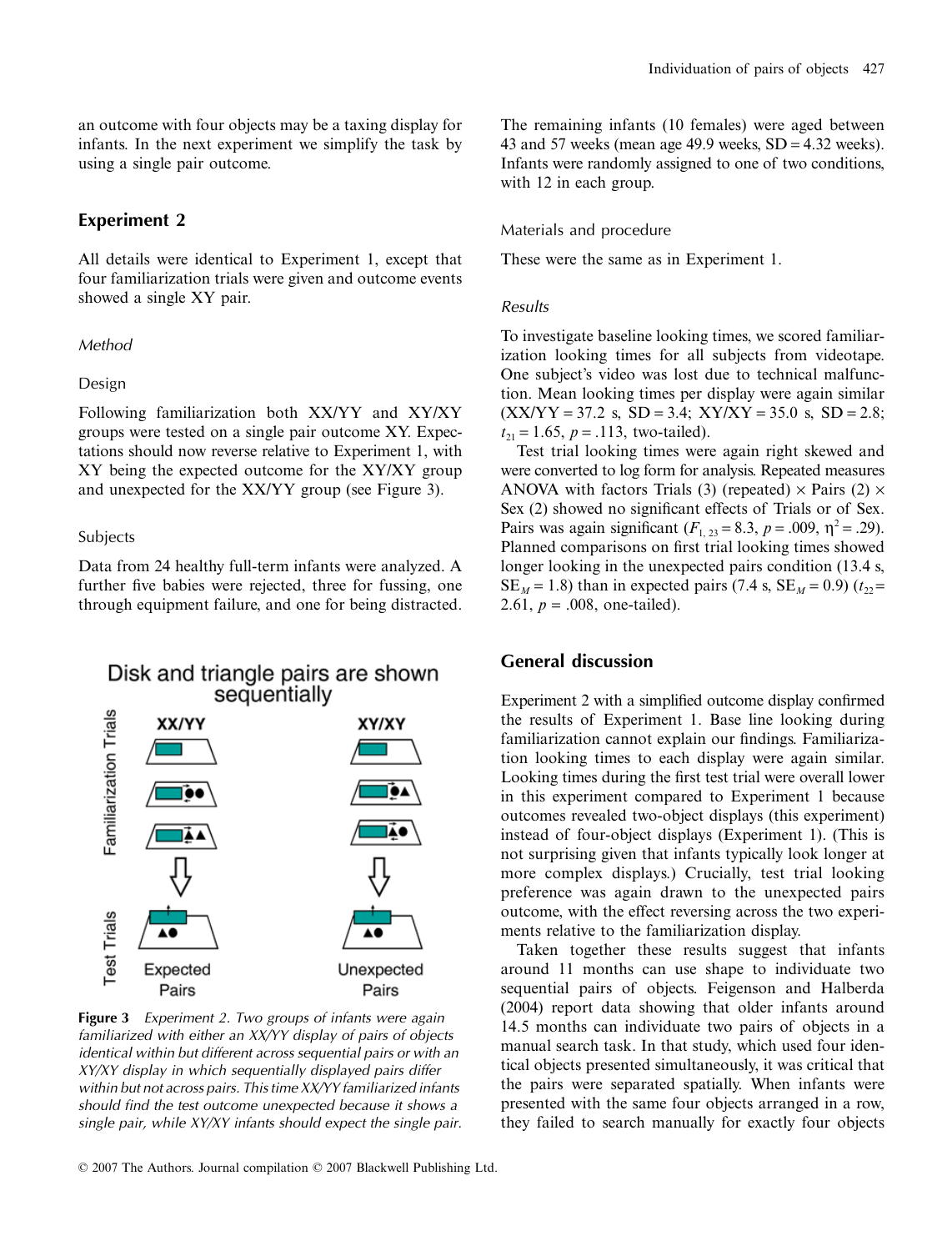after they were hidden. Presumably, infants required the spatial grouping because they could not break up the continuous row into two pairs voluntarily. The present results are consistent with these findings but extend them in two ways. First, the ability to represent two pairs of objects is present some  $5\frac{1}{2}$  months earlier, and second, infants can form pairs sequentially based on featural (shape) differences. What implications does this have for the representations infants use to track sets of occluded objects? We offer five possibilities below.

#### *1. Four object indexes*

In the expected pairs condition, infants may have indexed each object in each pair. However, this would require that infants can maintain four active indexes concurrently, exceeding a limit of three active indexes typically found in numerosity studies (Feigenson, Carey & Hauser, 2002; see Feigenson, in press, for review). Ross-Sheehy, Oakes and Luck (2003) in a test of shortterm memory (STM) obtained evidence consistent with an STM limit of both three and four items at this age. Either the infant indexing/numerosity limit is in fact four, or infants can track more objects than they can index.

#### *2. One index per pair*

Infants index a pair of objects using a single index per pair. This requires a total of two indexes for two pairs, and stays within an indexing limit of three. A single index might plausibly track a multiple entity, such as a flock of birds when it exhibits common motion. However, the price of using a single index to track a multiple entity is that the index now carries no information, even implicitly, about how many individuals comprise the entity. There is indeed evidence *both* that infants are able to track two multiple entities defined by common motion *and* that they have no idea how many individuals are in each collection (Chiang & Wynn, 2000; Wynn, Bloom & Chiang, 2002). However, the objects in the pairs used here were moved independently not with common motion. Also, according to this account, infants in the expected pairs condition would have two indexes active – the same as infants in the unexpected pairs condition. It cannot therefore account for the findings.

#### *3. Total volume*

Infants escape the indexing limit by forming a summary representation of the (expected) *total* volume/area of four objects (XX/YY groups) or two objects (XY/XY groups). Given that the differential response we found was based on shape difference, it seems unlikely that infants simply represented 'total amount of stuff'.

#### *4. The concept PAIR*

Infants have the concept pair and can use this concept to simplify object tracking. This concept might reduce working memory demands by chunking individuals into couples and allow property information for two individuals to be bound to a single index. The representation, DISK PAIR, would track an identity distinct from both triangle pair and from disk, triangle. The representations disk pair, triangle pair would track a total of four objects using only two indexes and simultaneously represent the numerosity of each set.

#### *5. Summary integer representation*

Infants avoid the indexing limit by counting the individuals in each pair and using the resulting magnitude representation to summarize the set and represent its numerosity explicitly: two DISKS, two TRIANGLES.

We cannot tell yet which of the above accounts is correct, though the first three seem unlikely at this time, leading us to tentatively favor the last two possibilities.

#### *Chunking past the limit*

The results of the current study converge with those of Feigenson and Halberda (2004). By 'binding into sets' infants appear to escape the object file/indexing limit. But how is this done? The way in which object files represent numerosity is indirect and implicit. For each object in a set there is one corresponding object file that actively indexes it. Because object files are temporary representations that actively index the location of moving objects, it makes no sense to store object files in long-term storage (Kahneman & Treisman, 1984). Furthermore, if object files/indexes were stored in long-term memory, there would be no limit to the number that could be stored. Yet there is a wealth of evidence from infants that attests to strict limits. Feigenson (in press) suggests that the working memory limit itself underlies the object file limit (but see Leslie & Káldy, in press, for some cautionary considerations). There is emerging evidence that infant object working memory has about two slots available by 9 months (Káldy & Leslie, 2003, 2005) and about three by 12 months (Ross-Sheehy *et al*., 2003). This suggests that each working memory slot can hold only about a single object file (Leslie & Káldy, in press). So, there is no obvious way in which object files/indexes themselves could be chunked in memory simply by 'packing' them in.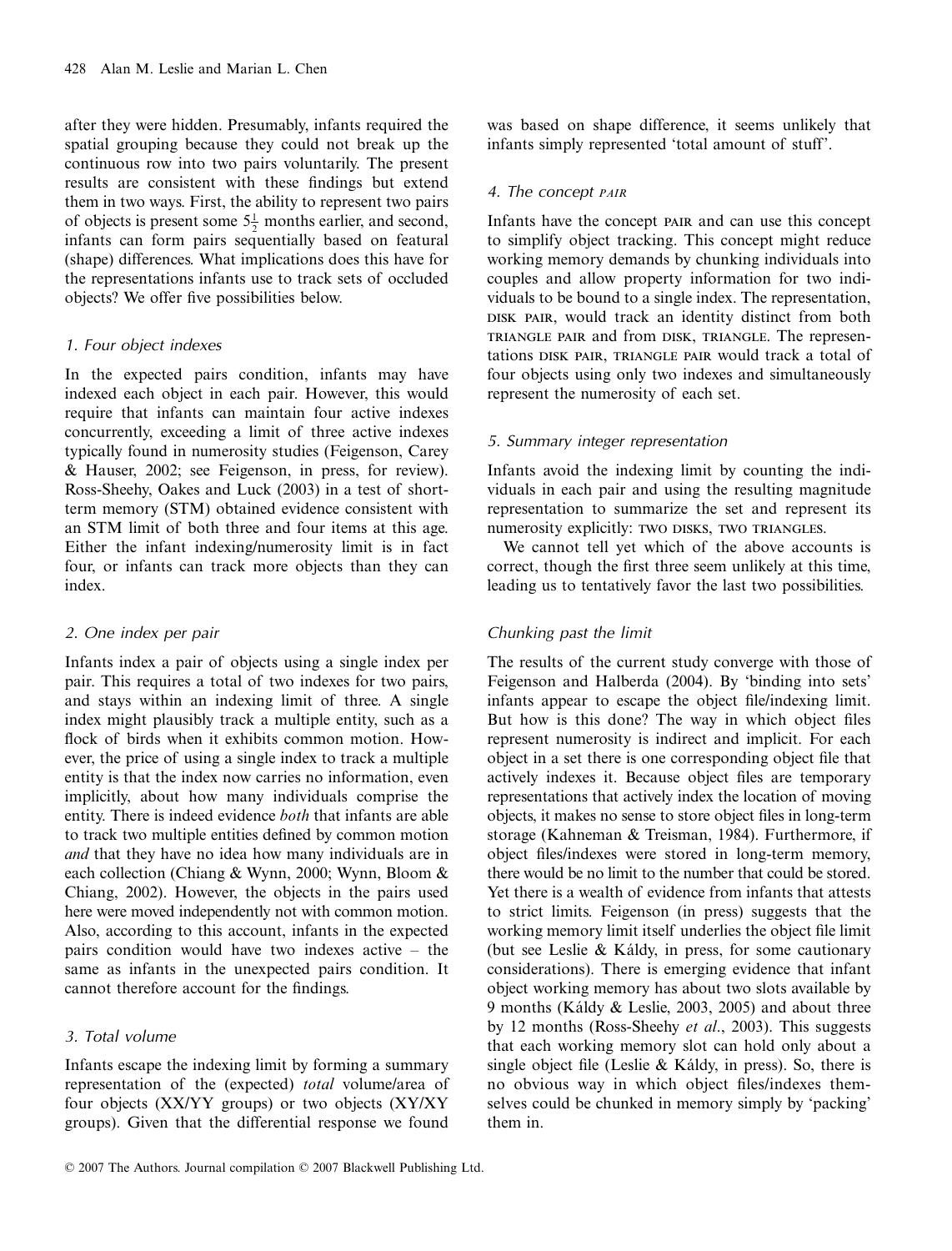If infants can track four objects as two pairs of objects, how do they track that fourth object when their three object files are already used up? They would need to free up one of the three to track the fourth object; but then they lose track of the entity that *that* object file was indexing. They would end up still tracking only three objects. One possibility is that they employ a concept for sets, like set-of. When the infant sees a pair of disks followed by a pair of triangles, she might encode this as, set-of disks, set-of triangles, binding this property information to each of two indexes, respectively. She will then detect the discrepancy if the screen reveals only a single disk and a single triangle. However, this sort of representation is equivalent to a singular–plural distinction and Kouider, Halberda, Wood and Carey (2006) have recently found that infants do not distinguish, for example, sets of 1 vs. 4 things until 22 months. It seems unlikely then that much younger infants will employ the set-of concept.

If infants can (a) chunk objects in working memory into sets, (b) keep track of the discrete numerosity of the objects in each of the sets, *and* (c) respect working memory/object indexing limits, then there are only a limited number of possibilities for how they manage this feat. We can think of only the two possibilities mentioned earlier: the specific set concept, pair, and the integer concept, two. Either of these representations will encode small numerosities, do so exactly without a Weber fraction, and will chunk object sets so that two objects per WM slot can be represented and tracked. At this time, the literature on discrete number representation in infants has considered only two possibilities, accumulator magnitudes and object files. Perhaps it is time to consider other possibilities.

# **Acknowledgements**

We are grateful to Monica Glanville and Nitin Mathur for help collecting part of the data reported here. We are also grateful to Rochel Gelman, Randy Gallistel, Zenon Pylyshyn, Denis Mareschal and two anonymous reviewers for helpful comments on earlier drafts. The research reported here was supported by National Science Foundation grant BCS-0079917.

## **References**

- Chiang, W., & Wynn, K. (2000). Infants' tracking of objects and collections. *Cognition*, **77**, 169–195.
- Clearfield, M.W., & Mix, K.S. (1999). Number versus contour length in infants' discrimination of small visual sets. *Psychological Science*, **10**, 408–411.
- Clearfield, M.W., & Mix, K.S. (2001). Amount versus number: infants' use of area and contour length to discriminate small sets. *Journal of Cognition and Development*, **2**, 243–260.
- Cowan, N. (2000). The magical number 4 in short-term memory: a reconsideration of mental storage capacity. *Behavioral and Brain Sciences*, **24**, 87–185.
- Feigenson, L. (in press). Continuity of format and computation in short-term memory development. In L.M. Oakes & P.J. Bauer (Eds.), *Short- and long-term memory in infancy and early childhood: Taking the first steps toward remembering*. Oxford: Oxford University Press.
- Feigenson, L., Carey, S., & Hauser, M. (2002). The representations underlying infants' choice of more: object files versus analog magnitudes. *Psychological Science*, **13**, 150–156.
- Feigenson, L., Carey, S., & Spelke, E. (2002). Infants' discrimination of number vs. continuous extent. *Cognitive Psychology*, **44**, 33–66.
- Feigenson, L., & Halberda, J. (2004). Infants chunk object arrays into sets of individuals. *Cognition*, **91**, 173–190.
- Gallistel, C.R., & Gelman, R. (1992). Preverbal and verbal counting and computation. *Cognition*, **44**, 43–74.
- Kahneman, D., & Treisman, A. (1984). Changing views of attention and automaticity. In R. Parasuraman & D.R. Davies (Eds.), *Varieties of attention* (pp. 29–61). New York: Academic Press.
- Káldy, Z., & Leslie, A.M. (2003). The identification of objects by 9-month-old infants: integrating 'what' and 'where' information. *Developmental Science*, **6**, 360–373.
- Káldy, Z., & Leslie, A.M. (2005). A memory span of one? Object identification in 6.5-month-old infants. *Cognition*, **97**, 153–177.
- Kouider, S., Halberda, J., Wood, J., & Carey, S. (2006). Acquisition of English number marking: the singular–plural distinction. *Language Learning and Development*, **2**, 1–25.
- Leslie, A.M. (1999). The attentional index as object representation: a new approach to the object concept and numerosity. Paper presented in Symposium on Infant Object Cognition: Current Issues and New Directions, *Biennial Meeting of Society for Research in Child Development*, Albuquerque, NM, April.
- Leslie, A.M., & Káldy, Z. (2001). Indexing individual objects in infant working memory. *Journal of Experimental Child Psychology*, **78**, 61–74.
- Leslie, A.M., & Káldy, Z. (in press). Things to remember: limits, codes, and the development of object working memory in the first year. In L.M. Oakes & P.J. Bauer (Eds.), *Short- and long-term memory in infancy and early childhood*. Oxford: Oxford University Press.
- Leslie, A.M., Xu, F., Tremoulet, P.D., & Scholl, B.J. (1998). Indexing and the object concept: developing 'what' and 'where' systems. *Trends in Cognitive Sciences*, **2**, 10–18.
- Lipton, J.S., & Spelke, E.S. (2003). Origins of number sense: large-number discrimination in human infants. *Psychological Science*, **14**, 397–401.
- Miller, G.A. (1956). The magical number seven plus or minus two: some limits in our capacity for processing information. *Psychological Review*, **63**, 81–97.
- Pylyshyn, Z.W. (1989). The role of location indexes in spatial